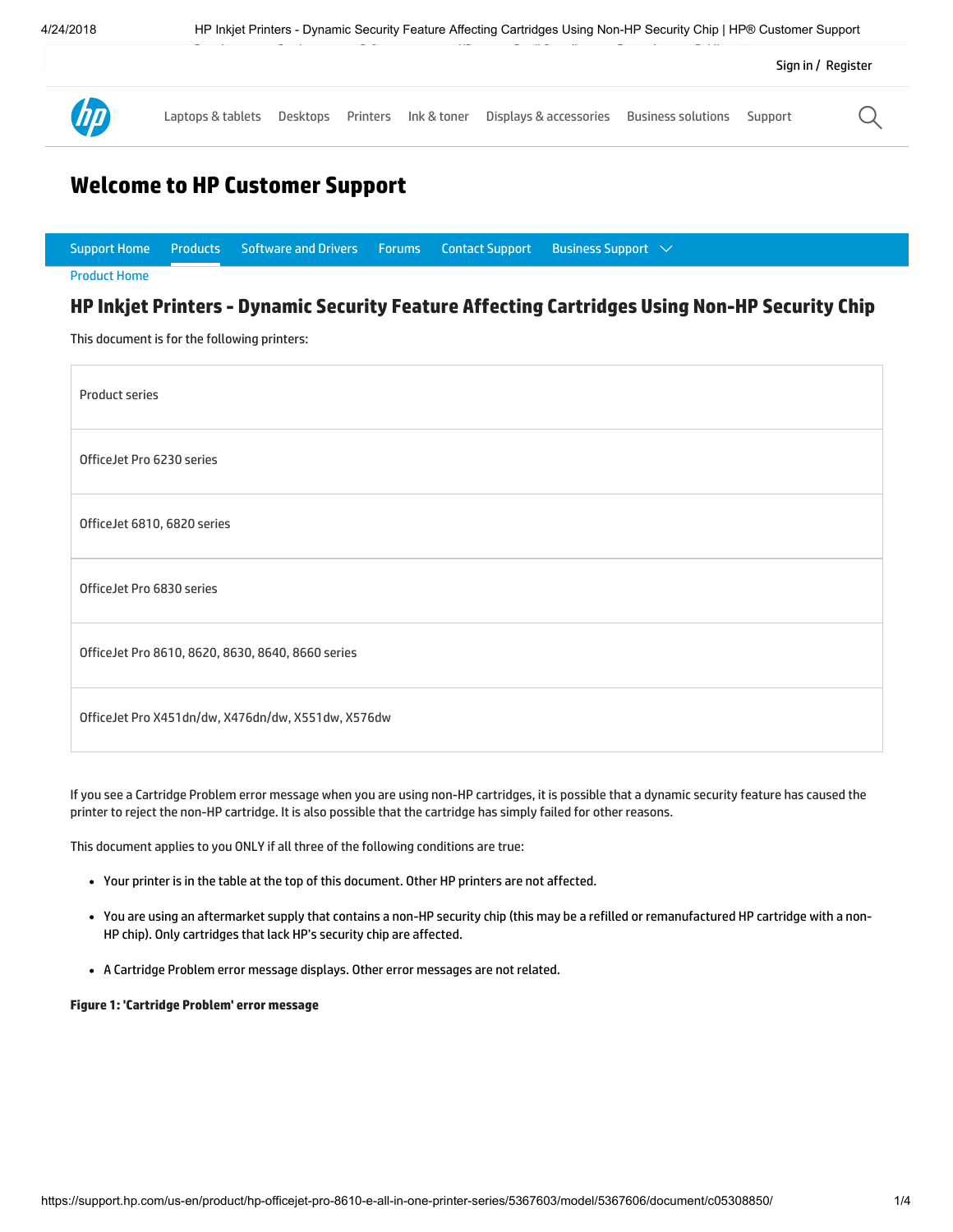

# Solution

HP has a firmware update that removes the dynamic security feature. The update is available only for the printers in the table at the top of this document, because only those printers are affected.

HP recommends that you use genuine HP ink or toner supplies. HP cannot guarantee the quality or reliability of non-HP or refilled cartridges. If you do not use genuine HP cartridges, the steps in this document might not resolve the issue. To check the authenticity of your cartridges, go to [hp.com/go/anticounterfeit](http://hp.com/go/anticounterfeit) ピ.

If you would like to remove the dynamic security feature, follow these steps to download and install the firmware update:

### **A** CAUTION:

Do not use or power off the printer or computer while the firmware update is in process.

1. Make sure the printer is on and connected to the computer, either through your network or a USB cable.

2. Click the link for your HP printer model in the following table and run the downloaded firmware update file from your Internet browser.

| <b>Printer</b>                        | <b>Windows 7, 8, 8.1, 10</b> | Mac 0S 10.9, 10.10, 10.11 |
|---------------------------------------|------------------------------|---------------------------|
| OfficeJet Pro 6230 series             | <b>Download</b>              | <b>Download</b>           |
| OfficeJet 6810 series                 | <b>Download</b>              | <b>Download</b>           |
| OfficeJet 6820 series                 | <b>Download</b>              | <b>Download</b>           |
| OfficeJet Pro 6830 series             | <b>Download</b>              | <b>Download</b>           |
| OfficeJet Pro 8610, 8615, 8616 series | <b>Download</b>              | <b>Download</b>           |
| OfficeJet Pro 8620, 8625 series       | <b>Download</b>              | <b>Download</b>           |
| OfficeJet Pro 8630 series             | <b>Download</b>              | <b>Download</b>           |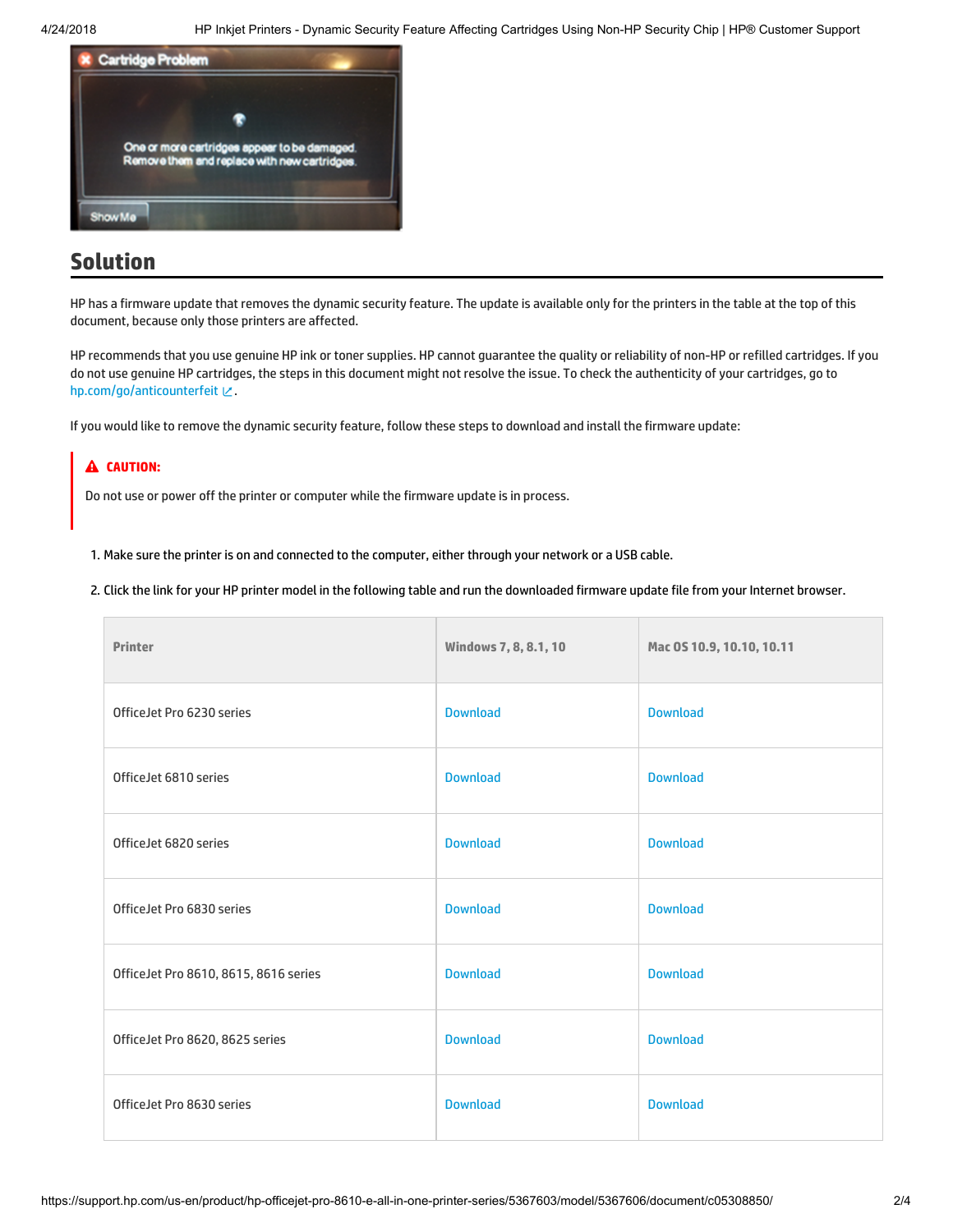| <b>Printer</b>            | Windows 7, 8, 8.1, 10 | Mac 0S 10.9, 10.10, 10.11 |
|---------------------------|-----------------------|---------------------------|
| OfficeJet Pro 8640 series | <b>Download</b>       | <b>Download</b>           |
| OfficeJet Pro 8660 series | <b>Download</b>       | <b>Download</b>           |
| OfficeJet Pro X451dn      | <b>Download</b>       | <b>Download</b>           |
| OfficeJet Pro X451dw      | <b>Download</b>       | <b>Download</b>           |
| OfficeJet Pro X476dn      | <b>Download</b>       | <b>Download</b>           |
| OfficeJet Pro X476dw      | <b>Download</b>       | <b>Download</b>           |
| OfficeJet Pro X551dw      | <b>Download</b>       | <b>Download</b>           |
| OfficeJet Pro X576dw      | <b>Download</b>       | <b>Download</b>           |

3. Look in the HP Printer Update window to see if your printer serial number displays.

- If the serial number is listed, select the printer serial number, and then click Update.
- If the serial number is listed but status is not applicable (grayed out), the firmware does not need to be updated. Click Cancel.
- If the serial number is not listed and your printer is using a network connection, connect a USB cable, wait 20 seconds, and then click Refresh.

#### Figure 2: Updating the printer firmware (Windows version shown)

|                                 | <b>Host Name</b> | Port/Address            | Version | Status |  |
|---------------------------------|------------------|-------------------------|---------|--------|--|
| V TH5AE2H0080 HP Printer Update |                  |                         |         |        |  |
|                                 |                  | <b>CONTRACTOR SPACE</b> |         |        |  |
|                                 |                  |                         |         |        |  |

4. When the update is finished, click OK.